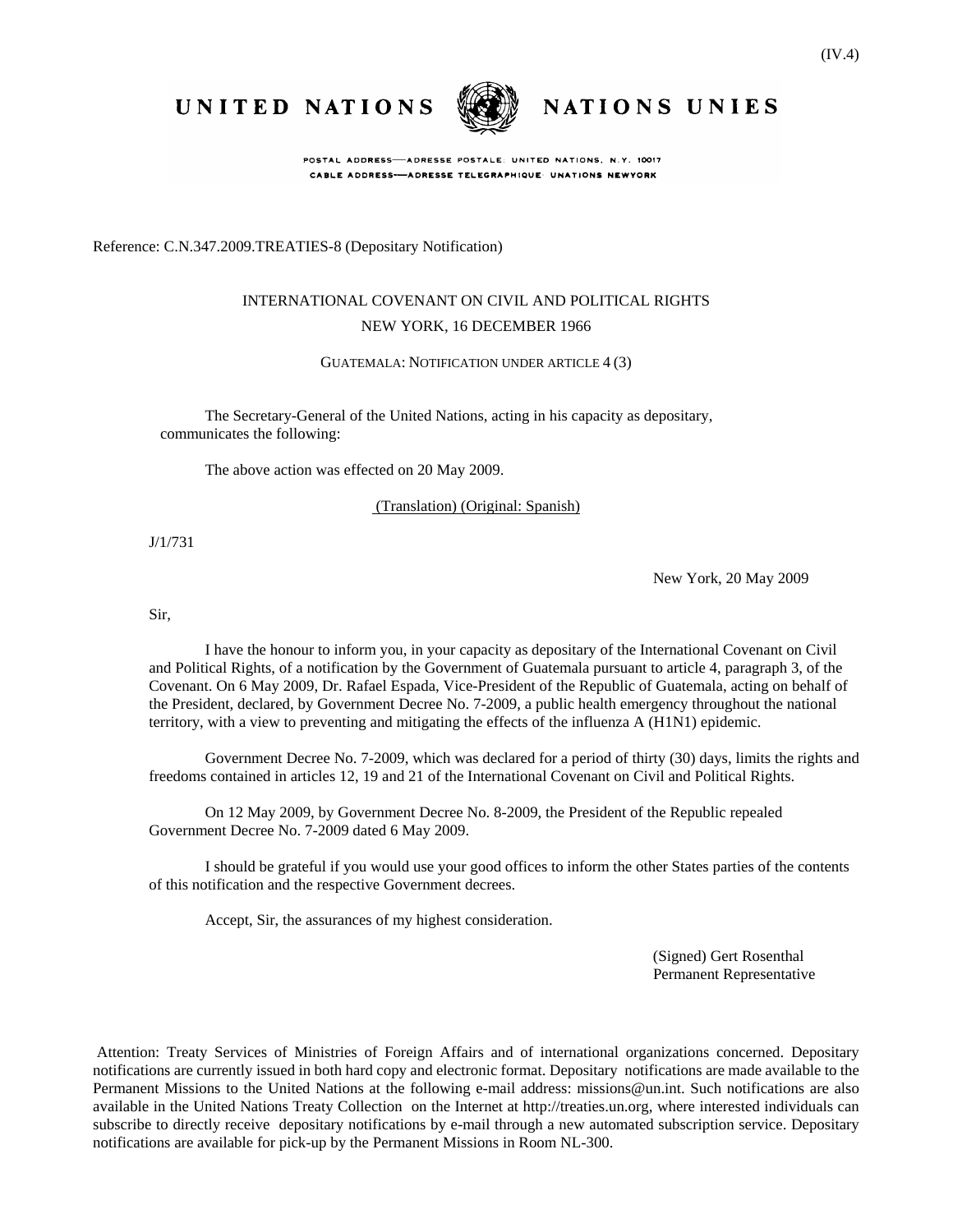**-** 2 **-** 

Classification: DDHH/SubCCPP No. 350-000041-09 Re: Suspension of rights Guatemala City, 14 May 2009

Sir,

I have the honour to write to you pursuant to article 4, paragraph 3, of the International Covenant on Civil and Political Rights and, in that connection, to request you to notify the other States parties of the suspension by the State of Guatemala of the obligations entered into under the Covenant, as well as the lifting of that suspension.

In this regard, I wish to inform you that on 6 May 2009, in the Council of Ministers, Dr. Rafael Espada, Vice-President of the Republic of Guatemala, acting on behalf of the President, declared, by Government Decree No. 7-2009, a public health emergency throughout the national territory for a period of 30 days, with a view to preventing and mitigating the effects of the influenza A (H1N1) epidemic.

The public health emergency was declared following the discovery of the first case of infection by the influenza A (H1N1) virus in Guatemala, and the World Health Organization's decision to raise the level of influenza pandemic alert in the world from phase 4 to phase 5 on a scale of 1 to 6. Accordingly, the State's obligations under article 12, on the right to liberty of movement, article 19, on the right to freedom of expression and article 21, on the right of peaceful assembly, of the International Covenant on Civil and Political Rights were suspended.

By Government Decree No. 8-2009 of 12 May 2009, in the Council of Ministers, Mr. Álvaro Colom Caballeros, Constitutional President of the Republic of Guatemala, repealed Government Decree No. 7-2009 dated 6 May 2009, declaring a public health emergency throughout the national territory.

This decision was taken in consideration of the fact that Guatemala does not have a significant number of influenza A (H1N1) cases and that it was thus desirable to restore the full enjoyment of the rights suspended by Government Decree No. 7 2009.

Accordingly, I should be grateful if you would inform the other States parties to the Covenant.

Accept, Sir, the assurances of my highest consideration.

(Signed) Alfredo Trinidad Velásquez Deputy Minister for Foreign Affairs, Head of office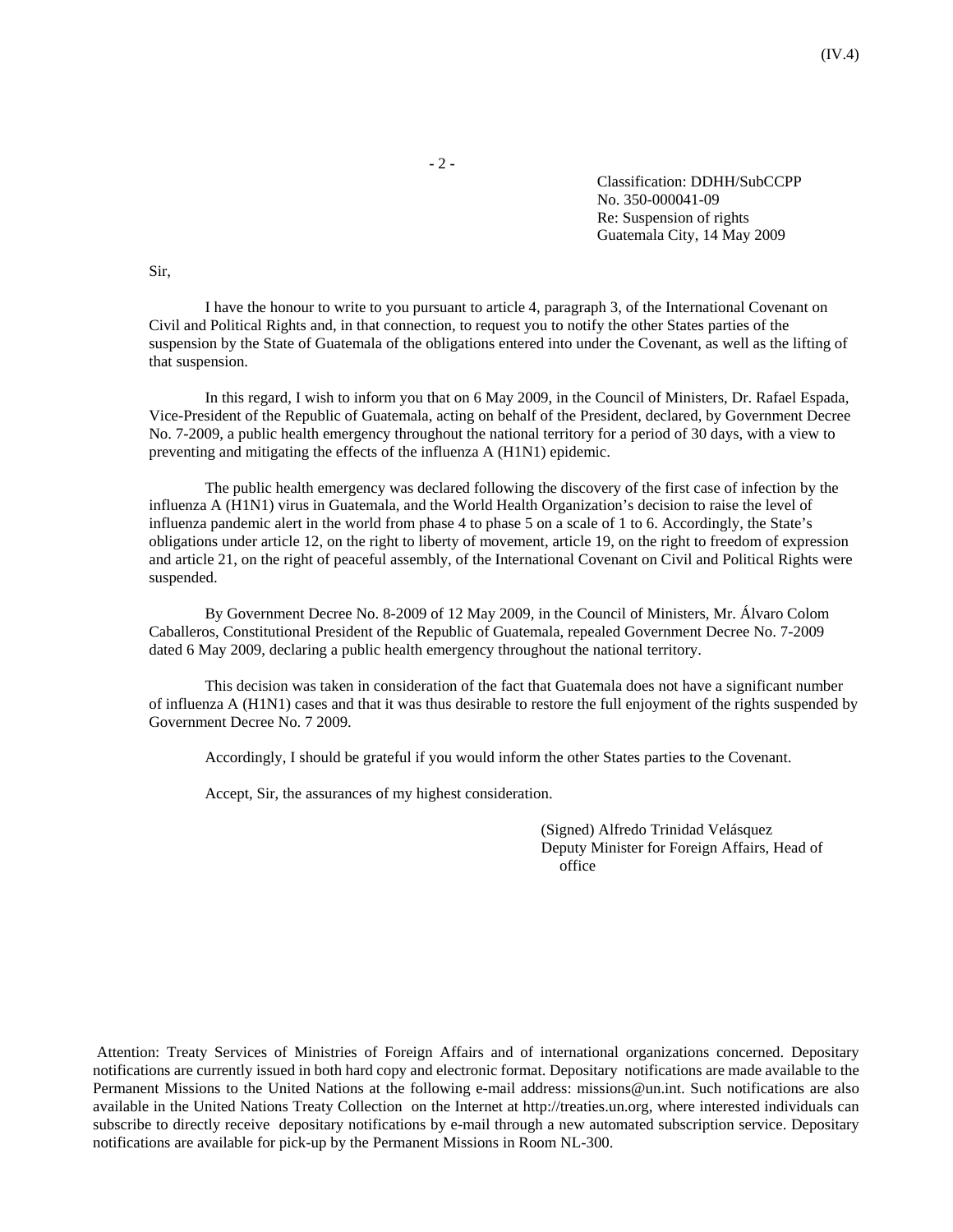**-** 3 **-** 

## The Office of the President of the Republic

A public health emergency is hereby declared throughout the national territory, with a view to preventing and mitigating the effects of the influenza A (H1N1) epidemic.

Government Decree No. 7-2009

The Vice-President of the Republic acting on behalf of the President

Considering

That while it is the obligation of the State and its authorities to ensure that the inhabitants of the nation continue to enjoy fully the rights guaranteed by the Political Constitution of the Republic, the full and effective exercise of certain rights can be suspended during public health emergencies following a declaration by the President of the Republic in the Council of Ministers, describing the nature and seriousness of the specific situation and applying such legal measures as are deemed strictly necessary in accordance with the Public Order Act,

#### Considering

The grave situation facing the world owing to the spread of the influenza A (H1N1) pandemic in various countries, including Guatemala, in view of which it is necessary to adopt as a matter of urgency all appropriate measures to prevent and mitigate the effects of influenza A (H1N1) for the Guatemalan people, necessitating the issuance of the Decree containing the declaration of a public health emergency throughout the national territory,

# Therefore

In exercise of the functions conferred on him by articles 138 and 183, paragraphs (e) and (f), of the Political Constitution of the Republic of Guatemala, and in accordance with the provisions of articles 1, 2, 14 and 15 of the Public Order Act,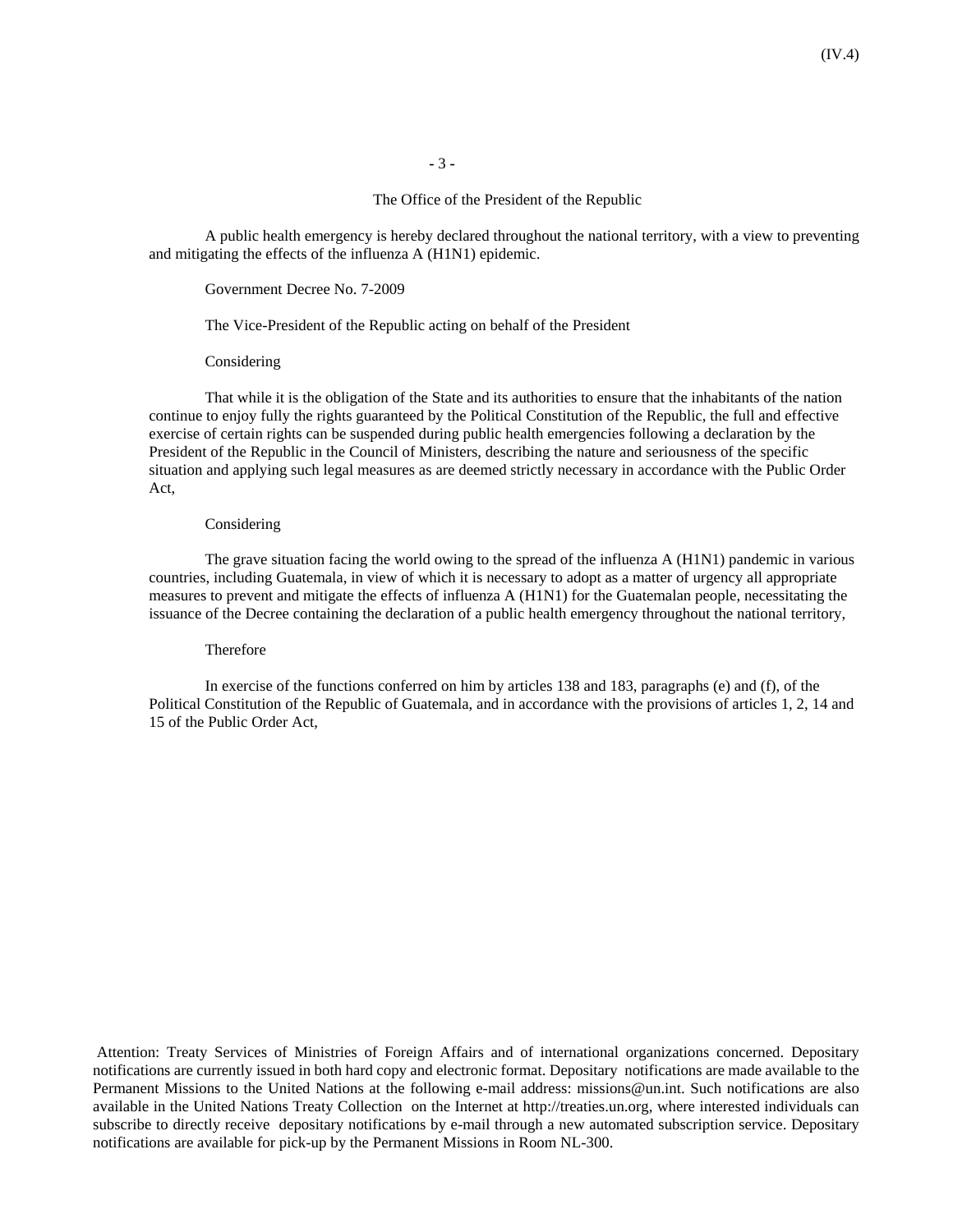- 4 -

In the Council of Ministers

## Decrees

Article 1. Declaration. A public health emergency is hereby declared throughout the national territory, with a view to preventing and mitigating the effects of the influenza A (H1N1) epidemic.

Article 2. Justification. A public health emergency has been declared following the discovery of the first case of infection by the influenza A (H1N1) virus in Guatemala, and the World Health Organization's decision to raise the level of influenza pandemic alert around the world from phase 4 to phase 5 on a scale of 1 to 6.

Article 3. Duration. The public health emergency is declared for a period of thirty days from the entry into force of the present Government Decree.

Article 4. Suspension of rights. The full and effective exercise of the constitutional rights recognized in articles 5 and 26 of the Political Constitution of the Republic of Guatemala is suspended throughout the national territory for the period stated in article 3 of this Decree.

Article 5. Measures. During this public health emergency, the following measures shall be taken:

(1) Make the Ministry of Public Health and Social Welfare the focal point of all actions taken to prevent and mitigate the effects of influenza A (H1N1) and to provide medical services and care to infected persons.

(2) Restrict the right to liberty of movement by changing or maintaining people's residences; establishing security zones; restricting vehicular traffic; and preventing people from entering or leaving the affected areas.

(3) Call for the assistance and cooperation of civilians in order to better control the situation in the affected area.

(4) Prevent crowds from forming and to prohibit or suspend public events and any type of meeting, as well as to shut down commercial establishments of any kind in which crowds tend to form.

(5) Order the evacuation of the inhabitants of the regions affected or at risk of being affected by the epidemic.

(6) Determine appropriate measures for the protection of international borders.

(7) Take all measures necessary to prevent the epidemic from spreading to other areas in order to ensure people's safety.

Article 6. Cooperation. All the agencies and units of the executive branch and the agencies of the public health sector shall participate and cooperate within the scope of their competencies in implementing the measures adopted by the Ministry of Public Health and Social Welfare in order to guarantee basic public services.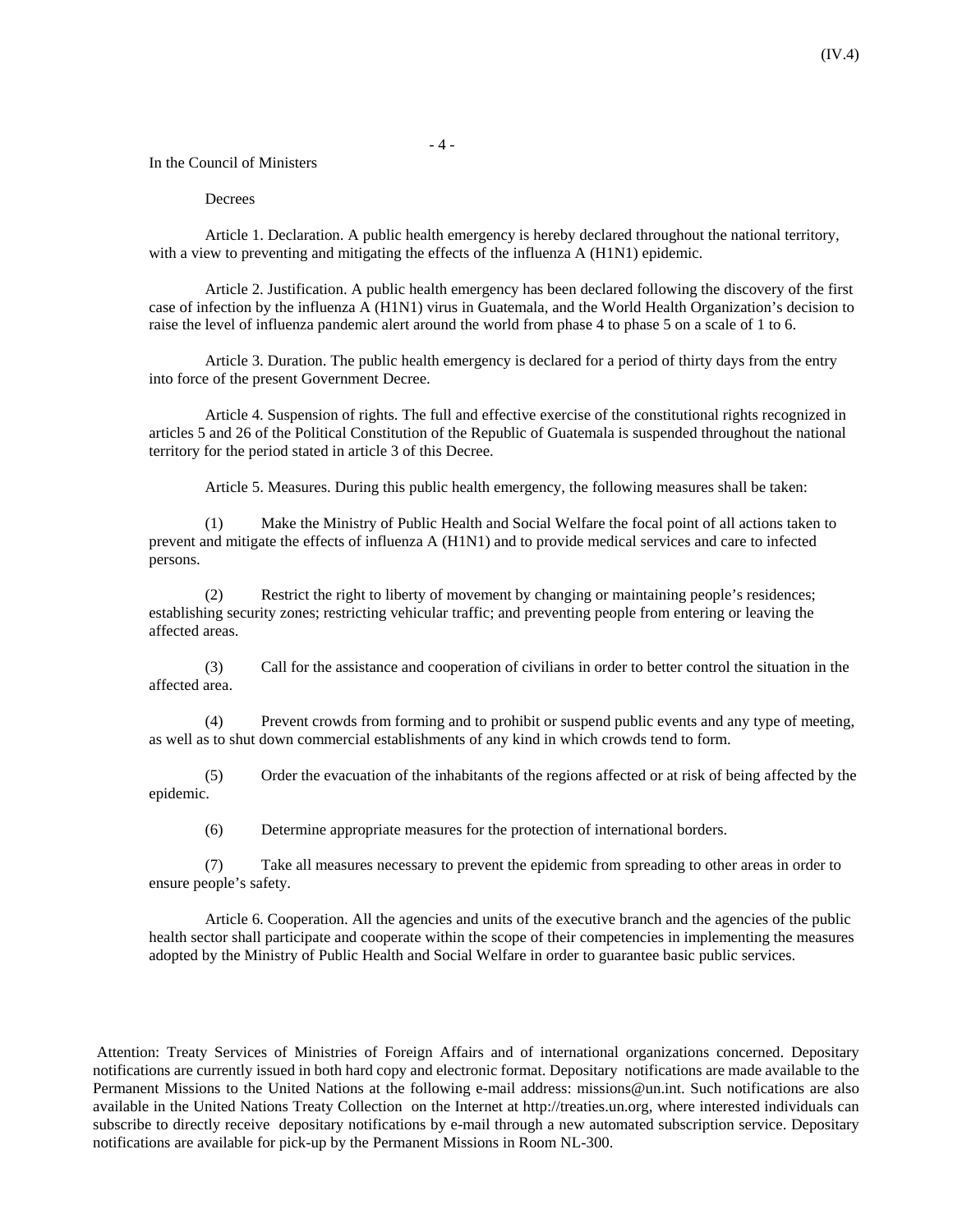Article 7. Preventive measures. In seeking to ensure the well-being of the people, the necessary means must be found to prevent and mitigate the effects of influenza A (H1N1). Accordingly, the executive units of the Ministry of Public Health and Social Welfare shall carry out refurbishments and renovations and shall purchase equipment, furniture, medical and surgical supplies, medicines, nutritional supplements, vehicles and anything else deemed necessary for the purposes of prevention and mitigation.

Article 8. Communication. The Congress of Guatemala shall be informed of the contents of this Government Decree for the purposes of articles 138 and 139 of the Political Constitution of the Republic of Guatemala and a detailed report on what occurred and the measures that were adopted during the emergency shall be presented to the Congress in a timely manner, in accordance with article 32 of the Public Order Act.

Article 9. Entry into force. The present Government Decree shall enter into force immediately and shall be published in the Official Journal of Central America.

Done in Guatemala City on 6 May 2009.

For publication and compliance (Signed) Rafael Espada (Signed) Salvador Gándara Gaitán Minister of the Interior (Signed) Juan Alberto Fuentes K. Minister of Finance (Signed) Alfredo Trinidad Velásquez Deputy Minister for Foreign Affairs Head of office (Signed) Ana Ordóñez de Molina Minister of Education (Signed) Juan José Ruiz Morales Chief of National Defence Staff Head of office (Signed) Luis Alfredo Alejos Olivero Minister of Communications, Infrastructure and Housing (Signed) Édgar Alfredo Rodríguez Minister of Labour and Social Security (Signed) Rubén Estuardo Morales Monroy Minister of the Economy (Signed) Mario Roberto Aldana Pérez Minister of Agriculture, Livestock and Nutrition (Signed) Celso David Cerezo Mulet Minister of Public Health and Social Welfare (Signed) Alfredo Américo Polus Yaquian Deputy Minister of Energy and Mines (Signed) Luis Alberto Ferraté Felice